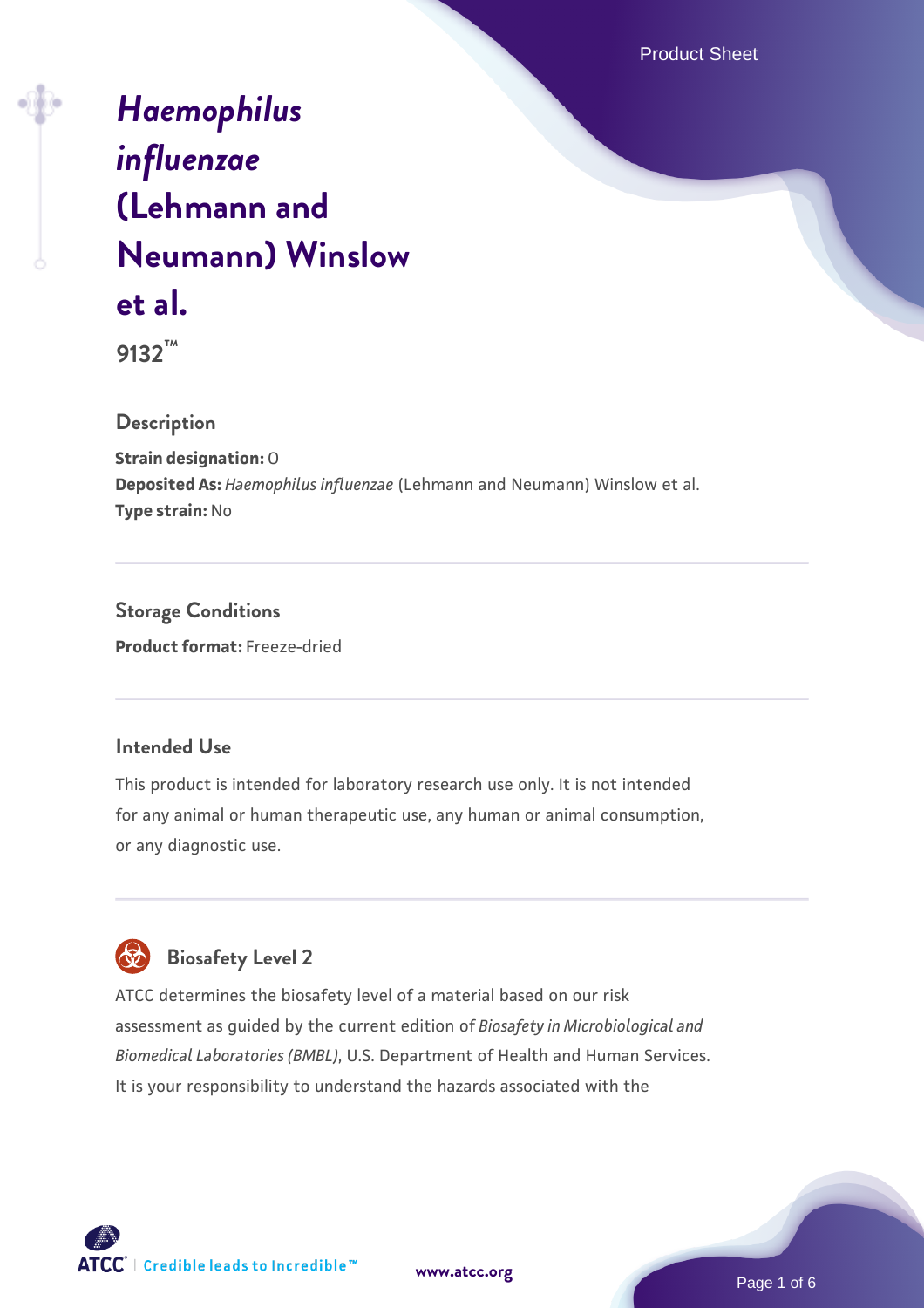#### **9132**

material per your organization's policies and procedures as well as any other applicable regulations as enforced by your local or national agencies.

ATCC highly recommends that appropriate personal protective equipment is always used when handling vials. For cultures that require storage in liquid nitrogen, it is important to note that some vials may leak when submersed in liquid nitrogen and will slowly fill with liquid nitrogen. Upon thawing, the conversion of the liquid nitrogen back to its gas phase may result in the vial exploding or blowing off its cap with dangerous force creating flying debris. Unless necessary, ATCC recommends that these cultures be stored in the vapor phase of liquid nitrogen rather than submersed in liquid nitrogen.

## **Certificate of Analysis**

For batch-specific test results, refer to the applicable certificate of analysis that can be found at www.atcc.org.

#### **Growth Conditions**

**Medium:**  [ATCC Medium 814: GC Agar/Broth Medium](https://www.atcc.org/-/media/product-assets/documents/microbial-media-formulations/8/1/4/atcc-medium-814.pdf?rev=35b7a8bd934e4c89ac299828e59c3922) **Temperature:** 37°C **Atmosphere: 95% Air, 5% CO<sub>2</sub>** 

#### **Handling Procedures**

1. Open vial according to enclosed instructions.

#### **2. Using a single tube of #5129 broth (5 to 6 ml), withdraw approximately 0.5**

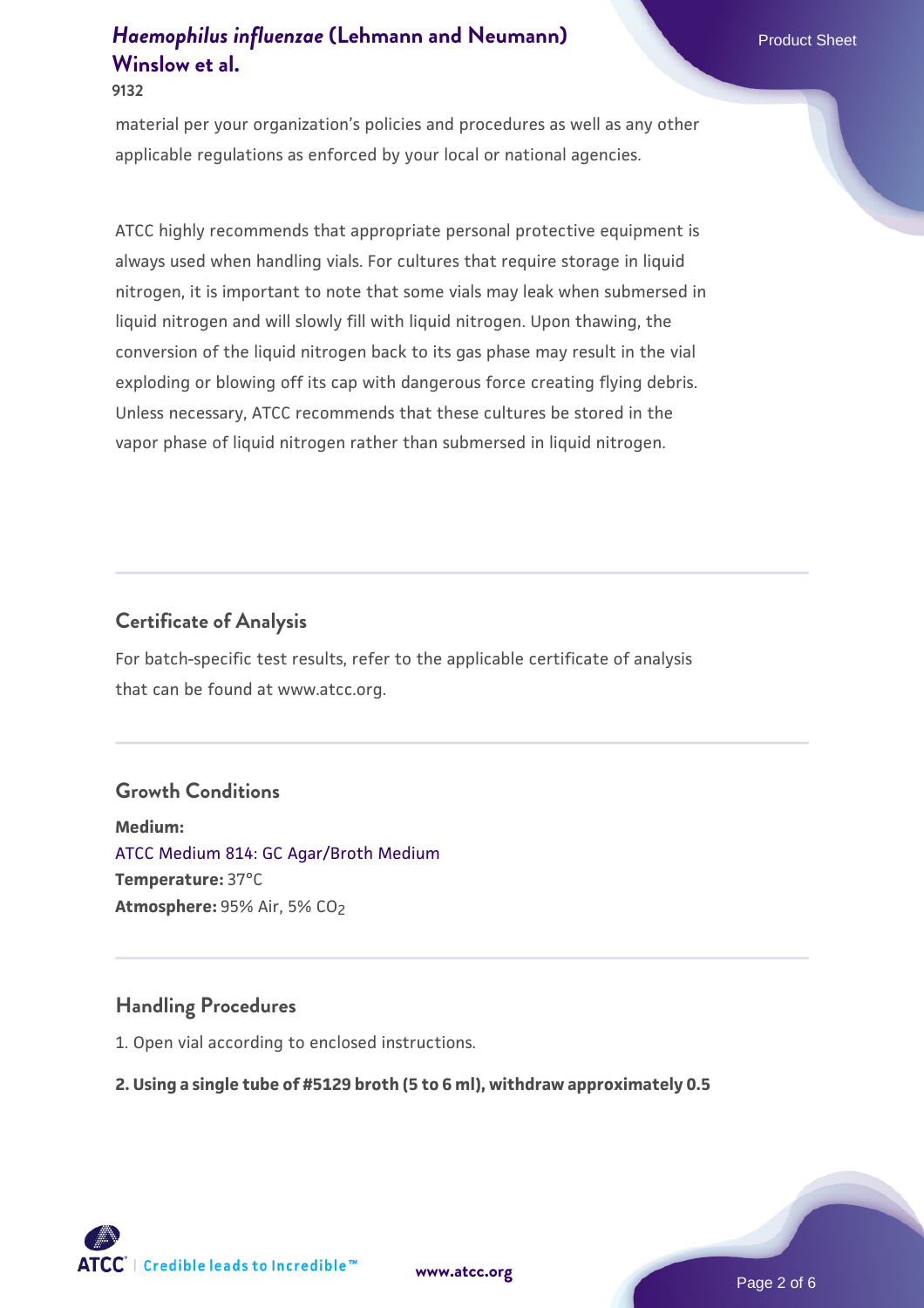**9132**

**to 1.0 ml with a Pasteur or 1.0 ml pipette. Rehydrate the entire pellet.**

**3. Aseptically transfer this aliquot back into the broth tube. Mix well.**

**4. Use several drops of the suspension to inoculate a #814 agar slant and/or plate.**

5. Incubate the tubes and plate at 37°C for 24 to 48 hours in an atmosphere of 5% CO<sub>2</sub>. Assure that the screw caps are loose during the incubation period.

#### **Notes**

Colonies on #814 agar are gray, flattened with a raised center, umbonate, round and entire.

 Additional information on this culture is available on the ATCC web site at [www.atcc.org.](http://www.atcc.org/)

## **Material Citation**

If use of this material results in a scientific publication, please cite the material in the following manner: *Haemophilus influenzae* (Lehmann and Neumann) Winslow et al. (ATCC 9132)

## **References**

References and other information relating to this material are available at www.atcc.org.

#### **Warranty**

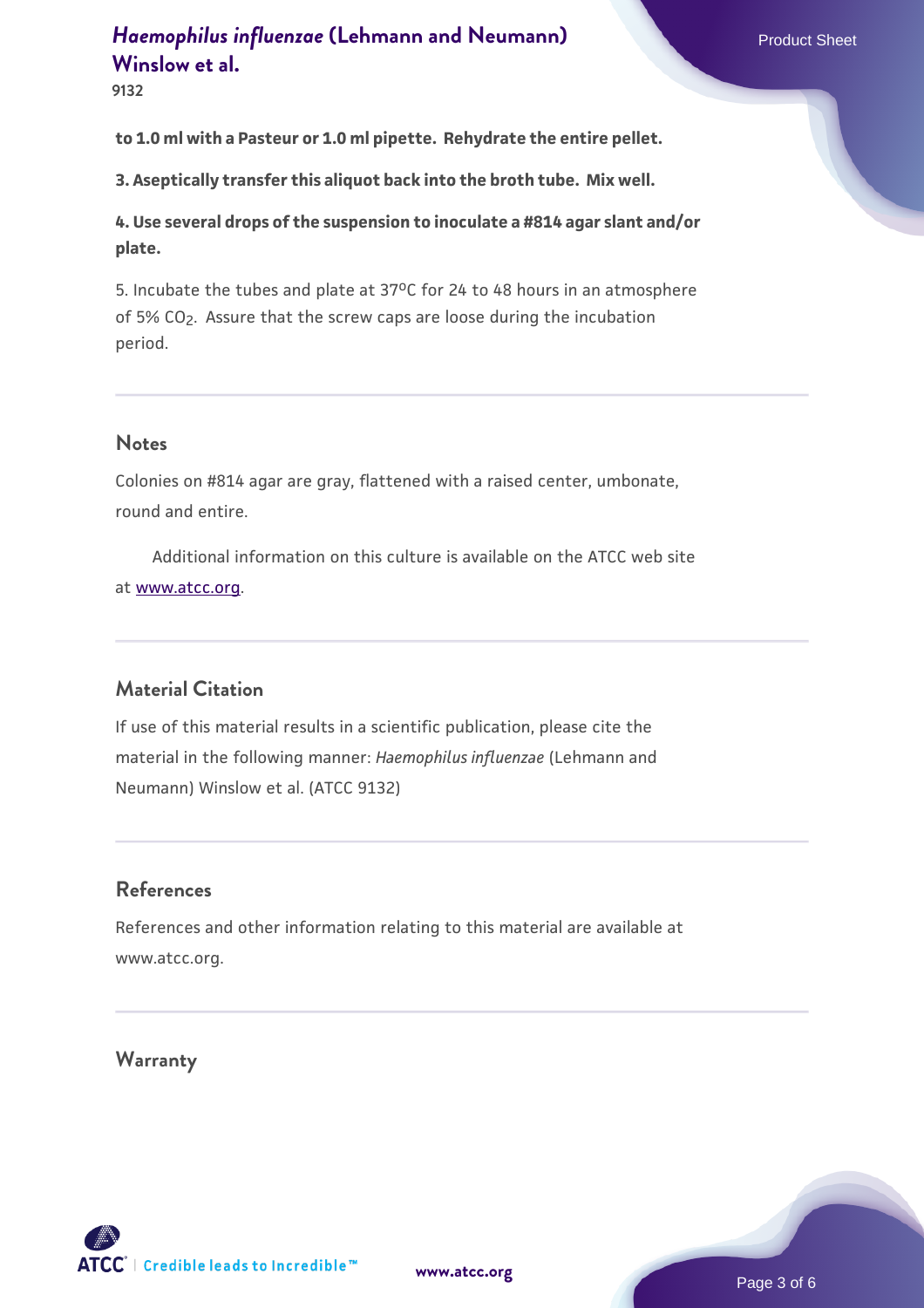#### **9132**

The product is provided 'AS IS' and the viability of ATCC® products is warranted for 30 days from the date of shipment, provided that the customer has stored and handled the product according to the information included on the product information sheet, website, and Certificate of Analysis. For living cultures, ATCC lists the media formulation and reagents that have been found to be effective for the product. While other unspecified media and reagents may also produce satisfactory results, a change in the ATCC and/or depositor-recommended protocols may affect the recovery, growth, and/or function of the product. If an alternative medium formulation or reagent is used, the ATCC warranty for viability is no longer valid. Except as expressly set forth herein, no other warranties of any kind are provided, express or implied, including, but not limited to, any implied warranties of merchantability, fitness for a particular purpose, manufacture according to cGMP standards, typicality, safety, accuracy, and/or noninfringement.

#### **Disclaimers**

This product is intended for laboratory research use only. It is not intended for any animal or human therapeutic use, any human or animal consumption, or any diagnostic use. Any proposed commercial use is prohibited without a license from ATCC.

While ATCC uses reasonable efforts to include accurate and up-to-date information on this product sheet, ATCC makes no warranties or representations as to its accuracy. Citations from scientific literature and patents are provided for informational purposes only. ATCC does not warrant that such information has been confirmed to be accurate or complete and the customer bears the sole responsibility of confirming the accuracy and completeness of any such information.

This product is sent on the condition that the customer is responsible for and assumes all risk and responsibility in connection with the receipt, handling, storage, disposal, and use of the ATCC product including without limitation



**[www.atcc.org](http://www.atcc.org)**

Page 4 of 6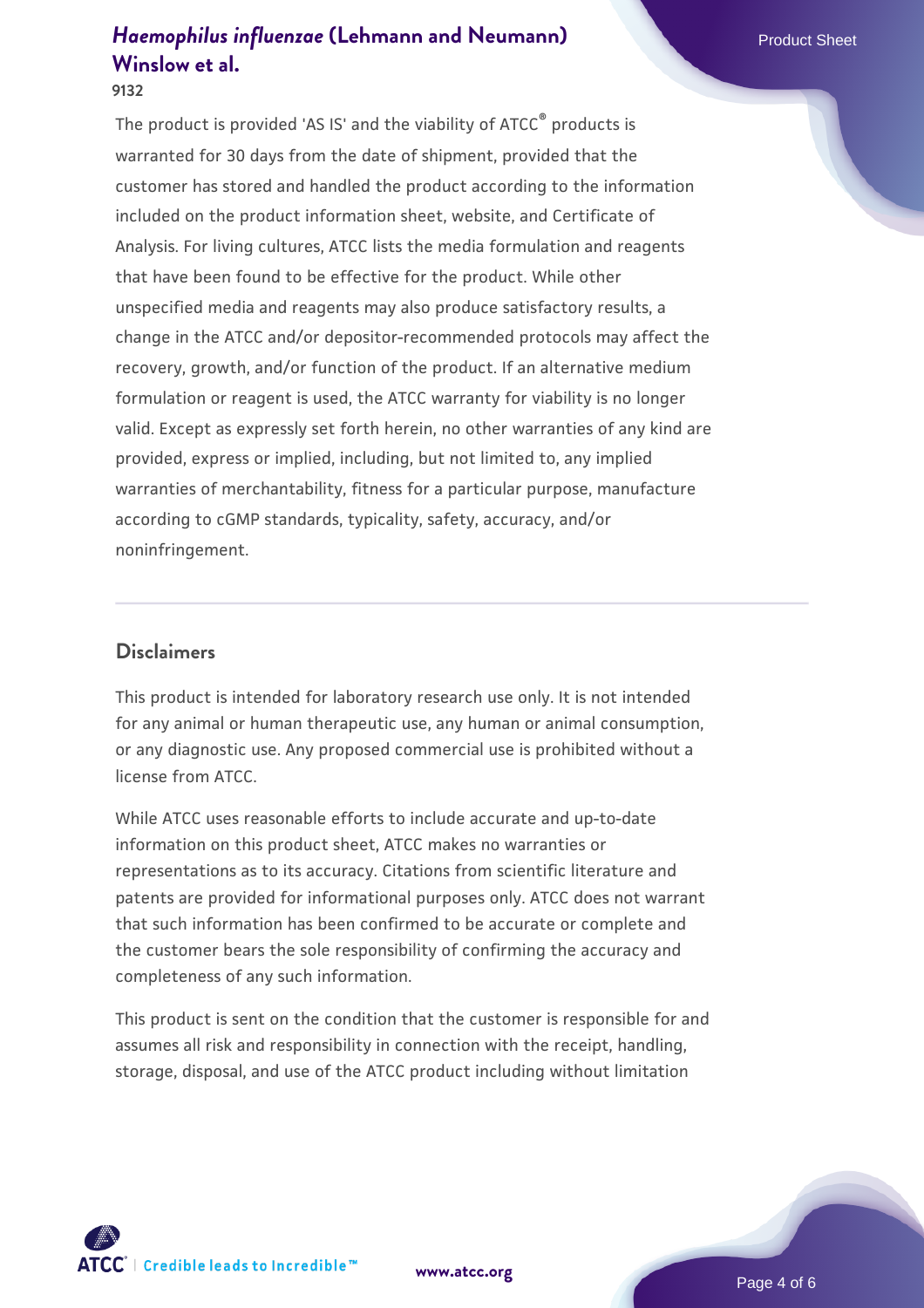**9132**

taking all appropriate safety and handling precautions to minimize health or environmental risk. As a condition of receiving the material, the customer agrees that any activity undertaken with the ATCC product and any progeny or modifications will be conducted in compliance with all applicable laws, regulations, and guidelines. This product is provided 'AS IS' with no representations or warranties whatsoever except as expressly set forth herein and in no event shall ATCC, its parents, subsidiaries, directors, officers, agents, employees, assigns, successors, and affiliates be liable for indirect, special, incidental, or consequential damages of any kind in connection with or arising out of the customer's use of the product. While reasonable effort is made to ensure authenticity and reliability of materials on deposit, ATCC is not liable for damages arising from the misidentification or misrepresentation of such materials.

Please see the material transfer agreement (MTA) for further details regarding the use of this product. The MTA is available at www.atcc.org.

## **Copyright and Trademark Information**

© ATCC 2021. All rights reserved.

ATCC is a registered trademark of the American Type Culture Collection.

#### **Revision**

This information on this document was last updated on 2021-05-19

#### **Contact Information**

ATCC 10801 University Boulevard Manassas, VA 20110-2209 USA